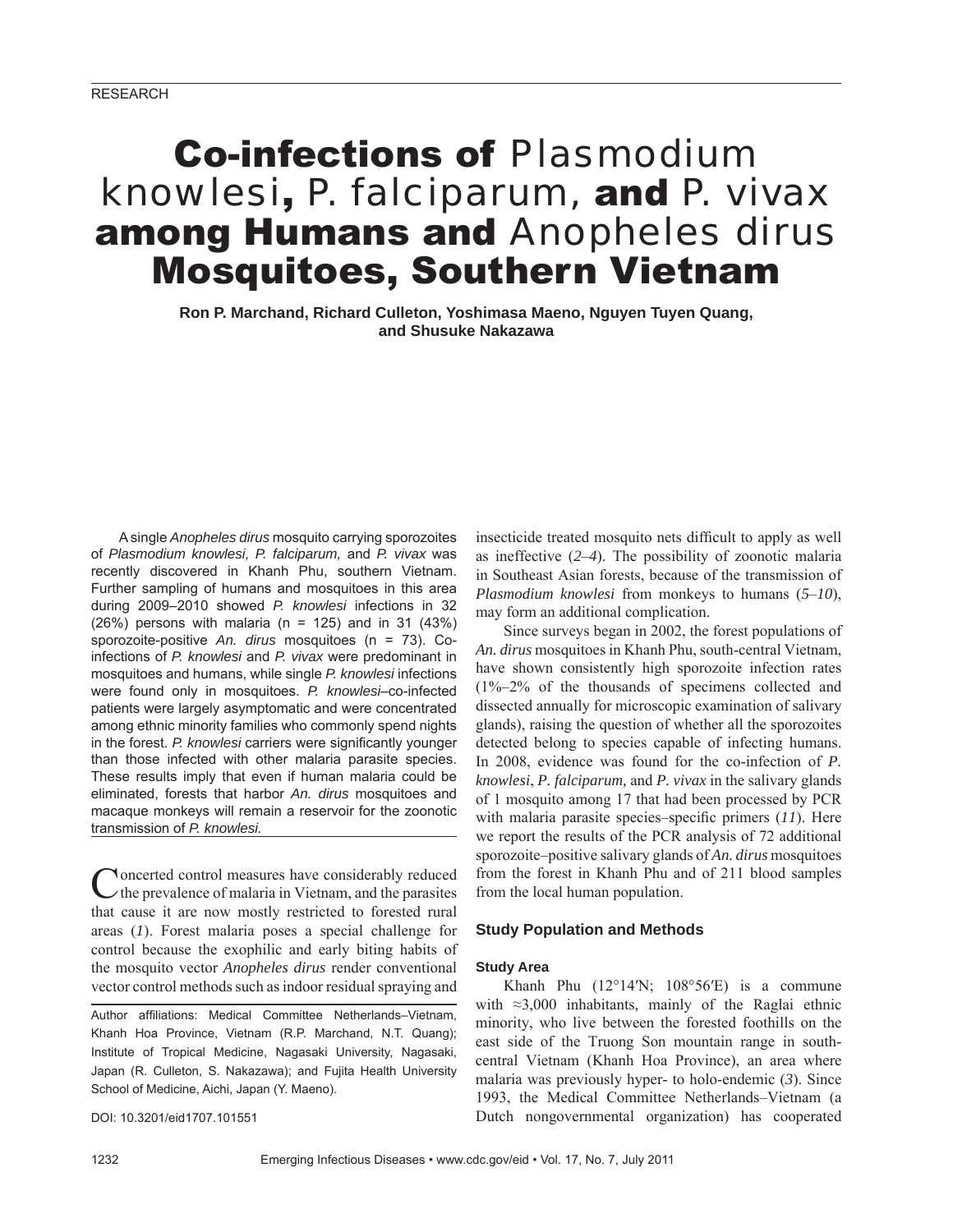with the National Institute of Malariology, Parasitology and Entomology in Hanoi; the Institute of Malariology, Parasitology and Entomology in Qui Nhon; and the Malaria Control Centre of Khanh Hoa Province to set up and operate the Khanh Phu Malaria Field Research Unit to provide Vietnamese malaria researchers with the opportunity to study local malaria epidemiology and develop and test improved control methods. *An. dirus* species A is currently the only malaria-transmitting species of mosquitoes in Khanh Phu. *Anopheles minimus* mosquitoes, previously the major malaria vector in the region, disappeared from Khanh Phu after 1998, following the wide-scale use of insecticide-treated mosquito nets (*3*,*12*). While the average malaria prevalence in the human population has been greatly reduced (from >50% before 1998 to 2%–3% during 2003–2009), persons who sleep overnight in the forest still run a high risk for infection. Analysis of samples from infected persons by thin-smear microscopy showed that approximately two thirds were caused by *P. falciparum*, one third by *P. vivax,* and a very small number by *P. malariae* during the 2003–2009 study period. This malaria prevalence typically affects the poorest members of the local Raglai ethnic community, whose livelihood partly depends on excursions into the forest to collect products such as bamboo and rattan, or to cultivate their plots on the mountain slopes. All residences within the commune were mapped, and all persons were registered at the research station and assigned unique code numbers based on residential location and family relations. (All methods in this study that involved human participants in the field were certified as permitted standard procedures by the National Institute of Malariology, Parasitology and Entomology in Hanoi.)

## **Mosquito Collection and Salivary Gland Examination**

Mosquitoes were collected by human-baited landing catches at 4 collection sites in the forest and forest fringe areas near Nga Hai village in the southern part of Khanh Phu commune, from January 2008 through February 2010. Mosquito collectors were adult men of the Raglai ethnic group. They were intensively screened for malaria and promptly treated with artemisinin combination therapy if infected. The collectors worked in teams of 2 over the whole night, 1 person collected from 6:00 PM to 12:00 PM and the other from 12:01 AM to 6:00 AM. The monthly collection effort ranged between 40 and 60 person-nights per month, a total 1,285 person-nights over the 26-month period.

*Anopheles* species were determined on the basis of morphologic features (*13*). All *An. dirus* group mosquitoes were assumed to be *An. dirus* species A on the basis of previous accurate identifications and the known distribution of this species (*14,15*). Female anopheline mosquitoes were dissected for salivary glands, midgets, and ovaries,

and these were examined by microscopy for the presence of sporozoites, oocysts, and parity, respectively. Sporozoiteinfected glands were applied to filter paper and dried in an ambient atmosphere before storage in closed vials at 4°C–6°C.

#### **Collection of Human Blood Samples**

Blood samples were collected by 2 methods. First, to detect as many parasite-infected persons as possible, from March 8, 2009, through February 28, 2010, blood was collected by targeted active case detection from persons who had frequently worked in the forest or had reported fever. A total of 549 blood samples from 305 persons from 156 families were collected; 183 persons were sampled once, and no one was sampled  $>8$  times; the sex ratio had a male bias (64% male). Sixty-nine of the 121 blood samples that were positive by microscopy, and an additional randomly selected 105 of the negative samples were processed by PCR to determine *Plasmodium* species. Second, from March 11, 2010, through March 30, 2010, a cross-sectional survey was undertaken in the 2 villages nearest to the mosquito collection sites. A single blood sample was taken from each of 624 residents, irrespective of symptoms or work place. One hundred and thirty-five persons in this sample had previously given samples as part of the targeted active case detection (ACD) survey; 489 had not given samples previously. From the 49 blood samples found positive by microscopy, 37 were randomly chosen for PCR processing.

Sixty-eight percent of all blood slides in both samples were from persons in the 2 southernmost villages of Khanh Phu (Nga Hai and Da Trai). This represents an area where  $\approx$ 1,100 persons are living, spread over an area of 1.7 km<sup>2</sup> at 12°12.5′N and 108°55.5′E. All their houses are located  $\leq$ 1 km from the nearest forest and 1–3 km away from the mosquito collection sites. *An. dirus* mosquitoes were rarely caught in these villages.

Blood was collected by finger-prick; thick and thin blood films were made for diagnosis, and blood was applied to filter paper for downstream molecular analyses. All adult volunteers provided informed consent and for children, consent was obtained from close relatives. All persons found to be infected with parasites (as diagnosed by microscopy) received treatment, according to the policy of the Vietnam Ministry of Health.

## **DNA Extraction and Parasite Species Identifi cation by PCR**

DNA was extracted from dried blood samples on filter paper and from sporozoite-infected glands, and subsequent malaria parasite species identification by PCR that targeted the 18S rRNA gene was carried out as previously described  $(11,16)$ . Briefly, DNA was extracted by using the OIAamp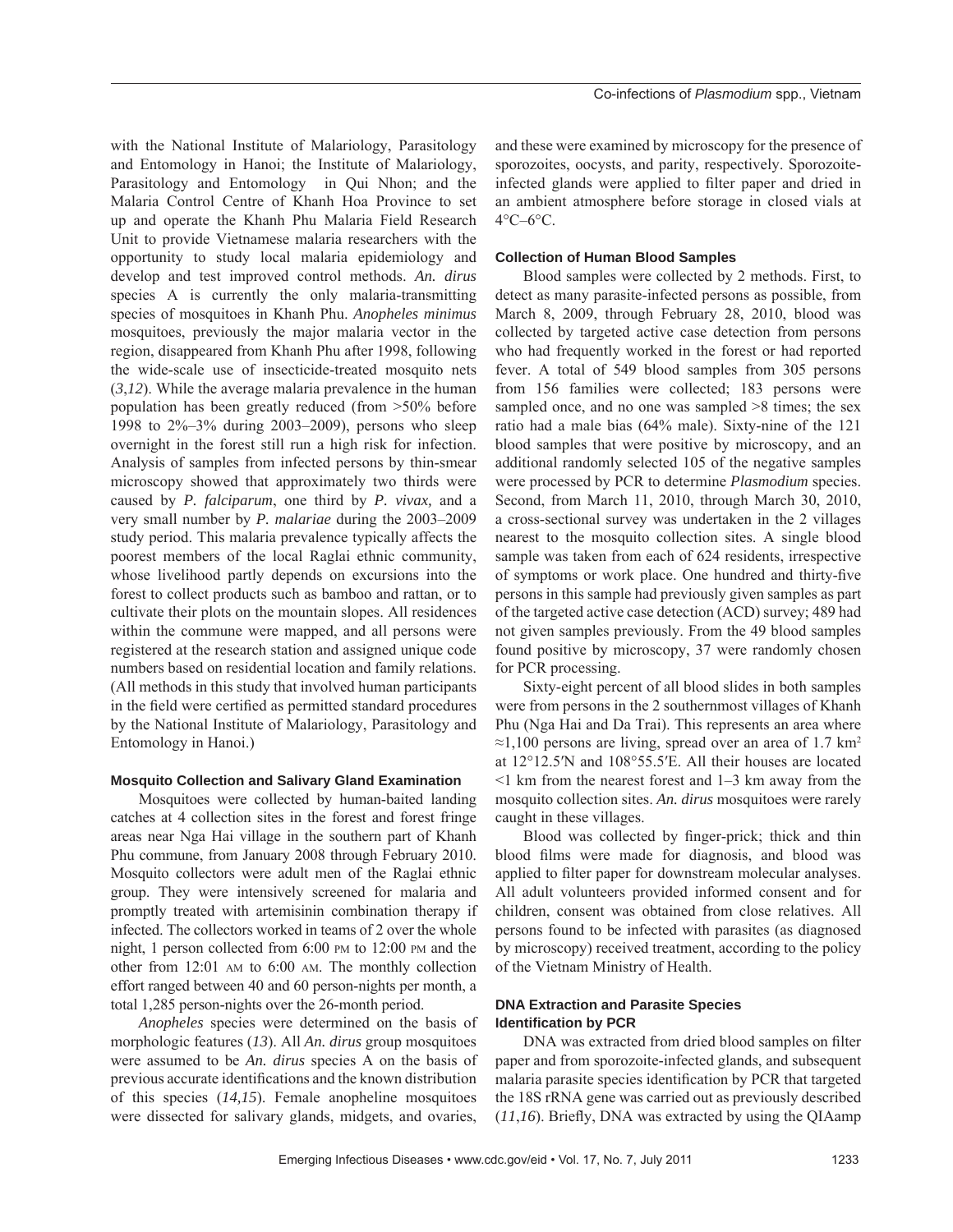# RESEARCH

DNA micro kit (QIAGEN, Tokyo, Japan). Extracted DNA samples were stored at –20°C until use. *Plasmodium* species–specific nested PCR assays to detect and identify human malaria parasites were performed as described (*17*). For detection of the *P. knowlesi* 18S rRNA gene, the primers Pmk8 and Pmk9 were used (*5*). Because this primer set can occasionally cross-react with *P. vivax* DNA and produce false-positive results (*18*), samples were also subject to a further PCR targeting of the *P. knowlesi* circumsporozoite protein (CSP) gene as described (*8*). PCR products were separated by electrophoresis on 1.5% agarose gels and stained with ethidium bromide. Primer sequences for the gene of human *Plasmodium* species (*17*), 18S rRNA of *P. knowlesi* (*5*), and the CSP gene of *P. knowlesi* (*8*) were as previously described. *P. knowlesi* H strain (American Type Culture Collection no. 30158) (kindly donated by Satoru Kawai, Dokkyou University, Japan) was used as a positive control. We verified that no cross-reaction occurred between the primer sets used to amplify *P. vivax* CSP and *P. knowlesi* CSP by using DNA extracted from single infections of both species (data not shown).

## **Statistical Analysis**

Student 1- or 2-tailed *t* tests were used for comparing means. Chi-square tests for association and confidence limits were calculated with Microsoft Excel (Microsoft Corp., Redmond, WA, USA).

# **Results**

#### *Plasmodium* **Infections of** *An. dirus* **Mosquitoes**

From January 1, 2008, through February 22, 2010, a total of 6,834 female anopheline mosquitoes were captured, of which 83.2% belonged to *An. dirus s.s*., 8.6% to *An. maculatus*, and 5.4% to *An. peditaeniatus*; the remaining 2.8% were divided between a further 11 anopheline species in very small numbers. Of the 8,331 *An. maculatus* mosquitoes dissected in Khanh Phu over >15 years, only 1 mosquito was ever found to be infected with sporozoites. None of the other *Anopheles* species, with the exception of *An. dirus*, were ever found to be infected with sporozoites. Thus *An. dirus* mosquitoes are regarded as the only malaria vectors in the Khanh Phu forest.

*An. dirus* mosquitoes were found during every month of sampling with an average human-biting density of 4.4 bites/person-night (range 0.3–17.4; online Appendix Table, www.cdc.gov/EID/content/17/7/1232-appT.htm). As in previous years in Khanh Phu (*3*), these mosquitoes usually reached peak densities in the dry season (February–April). Numbers were lowest during the hottest part of the year (May–August), climbed to a second peak with the onset of the rains during September–November, and usually decline again following heavy rains during October–December. The monthly average parous rate fluctuated between 65% and 90% (average 77%).

Sporozoites were detected by microscopic screening in 89 (1.57%) of 5,663 dissected *An. dirus* mosquitoes, and oocysts were observed on 0.94% of the midguts. The sporozoite rate showed some seasonal fluctuations, but these did not clearly correlate with the fluctuations in biting density. Multiplying the sporozoite rate by the human-biting rate gave an average annual entomological inoculation rate of 25.4 infective bites per person per year. This is comparable with the average rate estimated during the previous 8 years in the forest of Khanh Phu (22 infective bites per person per year, unpub. data). However, both the sporozoite rate (4.6%) and human-biting density (12 bites/person-night) reached a maximum in the last 2 months of the survey (January and February 2010). This finding implies that persons who slept unprotected in the forest during this period would have had a >50% chance of being bitten by an infected *An. dirus* mosquito during any 1 night.

Of the 86 sporozoite-positive mosquitoes, 73 underwent PCR analysis for malaria parasite detection, of which 72 were successfully assayed. Thirty-one (43%) of these 72 salivary glands were PCR positive for *P. knowlesi csp* and for *P. knowlesi* 18S rRNA. Five additional specimens were positive for *P. knowlesi* 18S rRNA but negative for *P. knowlesi* CSP and were therefore regarded as *P. knowlesi* negative (Figure 1). One specimen was only positive for *P. knowlesi* CSP and not by any other test, and therefore the species could not be confidently determined. The frequencies of *P. falciparum*, *P. vivax,* and *P. malariae* were: 50%, 50%, and 6%, respectively. In 22 (71%) of 31 glands, *P. knowlesi* was found as a co-infection with one of these other species. The combination *P. knowlesi* + *P. vivax*  $(in 14$  glands) was far more common than *P. knowlesi* + *P. falciparum* (1 case). The combination of *P. knowlesi* + *P. vivax* + *P. falciparum* was, however, also quite common (7 glands).

The frequency of *P. knowlesi*–positive mosquitoes did not significantly differ between the 4 collections sites, and *P. knowlesi* was detected during 8 months of the past year, except in August, September, November, and December when sporozoite-infected mosquitoes were few (Figure 2). However, the highest number of sporozoite-infected mosquitoes and 13 of the 31 *P. knowlesi* infections were found in January 2010.

#### *Plasmodium* **Infections of Humans**

Of the 549 blood samples collected by targeted ACD from March 2009 through February 2010, 121 (22.0%) were parasite positive by microscopy, including 94 (17.1%) that were positive for *P. falciparum*. The cross-sectional survey conducted in March 2010 showed a parasite prevalence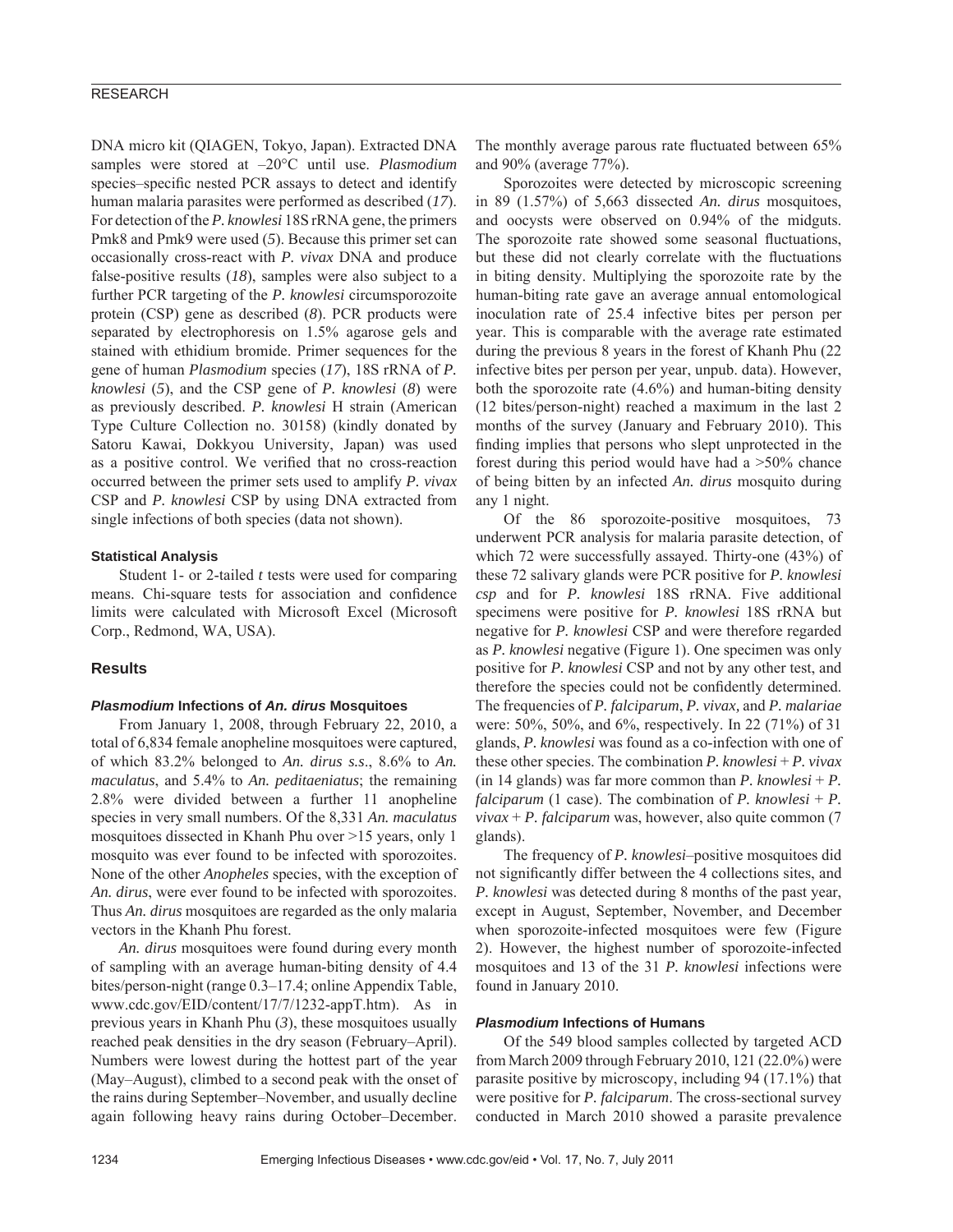

Figure 1. Results and interpretation of the PCR analyses of sporozoite-positive salivary glands of *Anopheles dirus* mosquitoes in Khanh Phu forest, Vietnam. CSP, circumsporozoite protein; ssu, small subunit; shaded cells, PCR products present; F, *Plasmodium falciparum*; V, *P. vivax*; K, *P. knowlesi*; M, *P. malariae*; ?, unknown.

of 7.9% (10.5% in male residents and 5.2% in female residents;  $\chi^2$  p = 0.013). The *P. falciparum* prevalence was 5.1% (7.3% in male residents and 2.9% in female residents;  $\chi^2$  p = 0.012).

The Table shows the results of parasite species identification by microscopy and PCR for both the targeted ACD and cross-sectional surveys. Both samples had a male bias. In the targeted ACD sample, this result reflected the skewed sex ratio in the total 549 blood samples. Among the 624 persons sampled during the cross-sectional survey the sex ratio was 50/50, but because infections were more common in men, the random subsample of 37 for PCR analysis of the 49 positive results by microscopy was also male biased. The mean age of women and men was similar, and the difference in mean age between findings of the targeted ACD and those of the cross-sectional survey was not significant ( $t$  test  $p > 0.05$ ). In the targeted ACD sample, 19 (18%) of 105 samples that were negative by microscopic examination were parasite positive by PCR. Five patients with positive results in the ACD were shown by PCR to have *P. malariae* as a co-infection, and 1 patient in the cross-sectional survey had a *P. malariae* single infection, all of which were not seen by microscopy. We were unable to determine the parasite densities of *P. knowlesi* in our samples because it was not possible to discriminate between parasite species in co-infections at low parasite densities.

A total of 32 blood samples were found to be infected with *P. knowlesi* on the basis of simultaneous positivity in the *P. knowlesi* 18S rRNA and *P. knowlesi csp* PCR tests: 19 (51%) of 37 malaria-infected persons in the crosssectional survey, and 13 (15%) of 88 PCR-positive cases collected by targeted ACD. Four additional specimens in the ACD sample were positive for *P. knowlesi* 18S rRNA

but negative for *P. knowlesi csp*, all in co-infections with other parasite species, most commonly *P. vivax*. Human blood samples positive for *P. knowlesi csp* and negative for *P. knowlesi* 18S rRNA were not found.

*P. knowlesi* infection was detected by targeted ACD in 8 of 12 months. On the basis of the PCR results of the samples from the ACD survey, the annual *P. knowlesi* incidence can be estimated at 10/1,000 person-years (95% confidence limit  $4\%$ –17%). The results from the crosssectional survey imply a peak *P. knowlesi* prevalence in March 2010 among the population of the southern villages of 12.6% (95% confidence limit  $6.3\% -21.1\%$ ). The large increase in *P. knowlesi* co-infections in humans in March 2010 correlates with the increased frequency of this parasite in the mosquitoes in the preceding months.



Figure 2. Dynamics of biting density and sporozoite positive salivary glands (including *Plasmodium knowlesi)* of *Anopheles dirus* mosquitoes in Khanh Phu forest, Vietnam. The solid red line connects the points of mean monthly *An. dirus* density (bites/ person-night). Bars indicate the monthly number of sporozoitepositive salivary glands: white, *P. knowlesi*; gray, other species. The first mosquito found with *P. knowlesi* in August 2008 was described in Nakazawa et al. (*11*).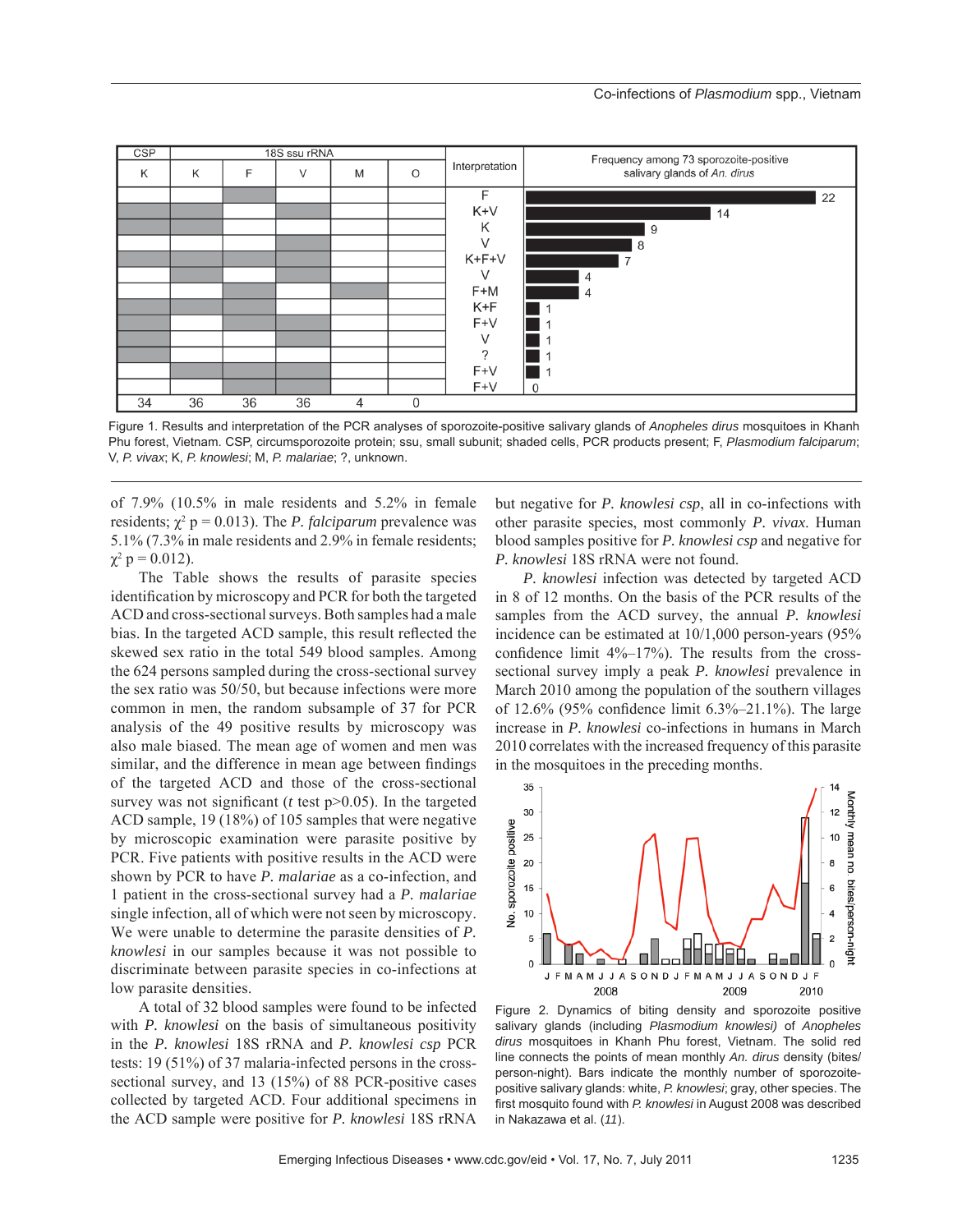# RESEARCH

|                                    | Active case detection+ |         |         | Cross-sectional survey± |          |          |
|------------------------------------|------------------------|---------|---------|-------------------------|----------|----------|
| Test categories                    | Men                    | Women   | Total   | Men                     | Women    | Total    |
| No. tested                         | 110                    | 64      | 174     | 25                      | 12       | 37       |
| Patient mean age, y                | 25.7                   | 25.1    | 25.5    | 20.7                    | 20.0     | 20.4     |
| By microscopy determination        |                        |         |         |                         |          |          |
| Total no. parasite positive        | 47 (43)                | 22(34)  | 69 (40) | 25(100)                 | 12 (100) | 37 (100) |
| No. Plasmodium falciparum positive | 38(35)                 | 15(23)  | 53 (30) | 16 (64)                 | 4(33)    | 20(54)   |
| No. P. vivax positive              | 14 (13)                | 8(13)   | 22(13)  | 13(52)                  | 8(67)    | 21(57)   |
| By PCR determination               |                        |         |         |                         |          |          |
| Total no. parasite positive        | 60 (55)                | 28(44)  | 88 (51) | 25 (100)                | 12 (100) | 37 (100) |
| No. P. falciparum positive         | 49 (45)                | 19 (30) | 68 (39) | 21 (84)                 | 6(50)    | 27(73)   |
| No. P. vivax positive              | 28(25)                 | 14 (22) | 42 (24) | 18 (72)                 | 9(75)    | 27(73)   |
| No. P. knowlesi positive           | 8(7)                   | 5(8)    | 13(7)   | 12(48)                  | 7(58)    | 19(51)   |
| No. P. malariae positive           |                        | 4       | 5       |                         | 0        |          |
| No. P. ovale positive              |                        | 0       | 0       |                         | 0        | 0        |

Table. Frequencies of malaria parasite species determined by microscopy and PCR in 2 samples of human blood from residents of Khanh Phu commune, Vietnam, 2009–2010\*

\*Values are no. (%) except as indicated. All percentages are calculated over the total no. samples tested in each column.

†The active case detection sample consisted of 174 blood samples of 549, including 69 of 121 found positive by microscopy.

‡In the cross-sectional survey, blood was taken from 624 persons, 49 of which were found positive by microscopy. A random selection of 37 blood samples of these 49 positive samples was analyzed by PCR.

Twenty-eight of the 32 *P. knowlesi* infections were found in persons of Raglai ethnicity, the dominant group in the study area. However, 2 of the 5 persons of Trinh ethnicity and 2 of the 7 persons of Kinh ethnicity sampled also had a *P. knowlesi* co-infection; all had asymptomatic cases detected during the cross-sectional survey.

The average age of persons with *P. knowlesi* coinfections was 15.0 years in the targeted ACD survey and 16.9 years in the cross-sectional survey; both ages were significantly lower than the ages of *P. knowlesi*–infected persons in both samples (24.8 and 26.2 years, respectively; 2-tailed *t* test p<0.001; Figure 3, panel A) and those of all other positive case-patients (24.8 and 24.1 years, respectively; 2-tailed *t* test p< 0.01; Figure 3, panel B). *P. falciparum*–infected persons had a mean age of 23.4 years, which did not differ significantly from the mean age of 25.6 years for *P. falciparum*–negative persons (2-tailed *t* test p>0.3; Figure 3, panel C).

Six (19%) of the 32 *P. knowlesi* co-infected persons had fever. This finding was not significantly different from the 10% with fever among 86 uninfected persons in the PCR-analyzed sample ( $\chi^2$  p = 0.23). Only persons with single *P. falciparum* infections were significantly more often febrile (30%) than uninfected persons ( $\chi^2$  p = 0.003).

In the human blood samples, *P. knowlesi* was only ever found in a co-infection, almost always with *P. vivax* and often with *P. falciparum* in addition. The lack of the *P. knowlesi* and *P. falciparum* without *P. vivax* combination (only 1 case each in the mosquito and human samples; Figure 4, panels A and B) contributed most strongly to the significance of the nonrandom distribution ( $\chi^2$  p<0.001). *P. knowlesi* infection was equally frequent among PCR-positive women and men, whereas *P. falciparum* was significantly more frequent among the PCR-positive men (Table).

# **Conclusions**

*P. knowlesi* occurs frequently in humans in Khanh Phu as well as in the *An. dirus* mosquito population in nearby forests. This finding, in combination with the increasing number of reports of *P. knowlesi* infections from Thailand (*6*) and Myanmar (*10*), in similar forested environments, highlights the wide range of this pathogen in humans in Southeast Asia.

Our results provide additional information about vector bionomics and the clinical manifestation and epidemiology of *P. knowlesi* in a native population. *P. knowlesi* occurs in high frequencies as co-infections in *An. dirus* species A mosquitoes, which is the only human malaria vector in this area (*3*). Other anopheline species thus far proven to transmit *P. knowlesi* between macaque monkeys and humans in Southeast Asia, *A. cracens* and *A. latens* (*8*,*19*), belong, together with *An. dirus* species, to the Leucosphyrus group. Due to the widespread distribution of several *An. dirus* species in Southeast Asia (*14*) a prominent role of *An. dirus* sensu lato in sylvatic and zoonotic malaria transmission seems likely.

In our study, *P. knowlesi* infections in humans were always associated with infections of other *Plasmodium*  species. This finding was in contrast to infections in mosquitoes, in which *P. knowlesi* single infections were relatively common. Furthermore, the combination of *P. falciparum* + *P. knowlesi* was far less common in both humans and mosquitoes than would be expected by chance. This may suggest a degree of interaction between these species that precludes the establishment of co-infections. Such nonrandom association was, however, not found in studies from Thailand, Malaysia, and Myanmar (*6*,*8*,*10*).

Even though known to be potentially dangerous for humans (*20*–*22*), the *P. knowlesi* co-infections described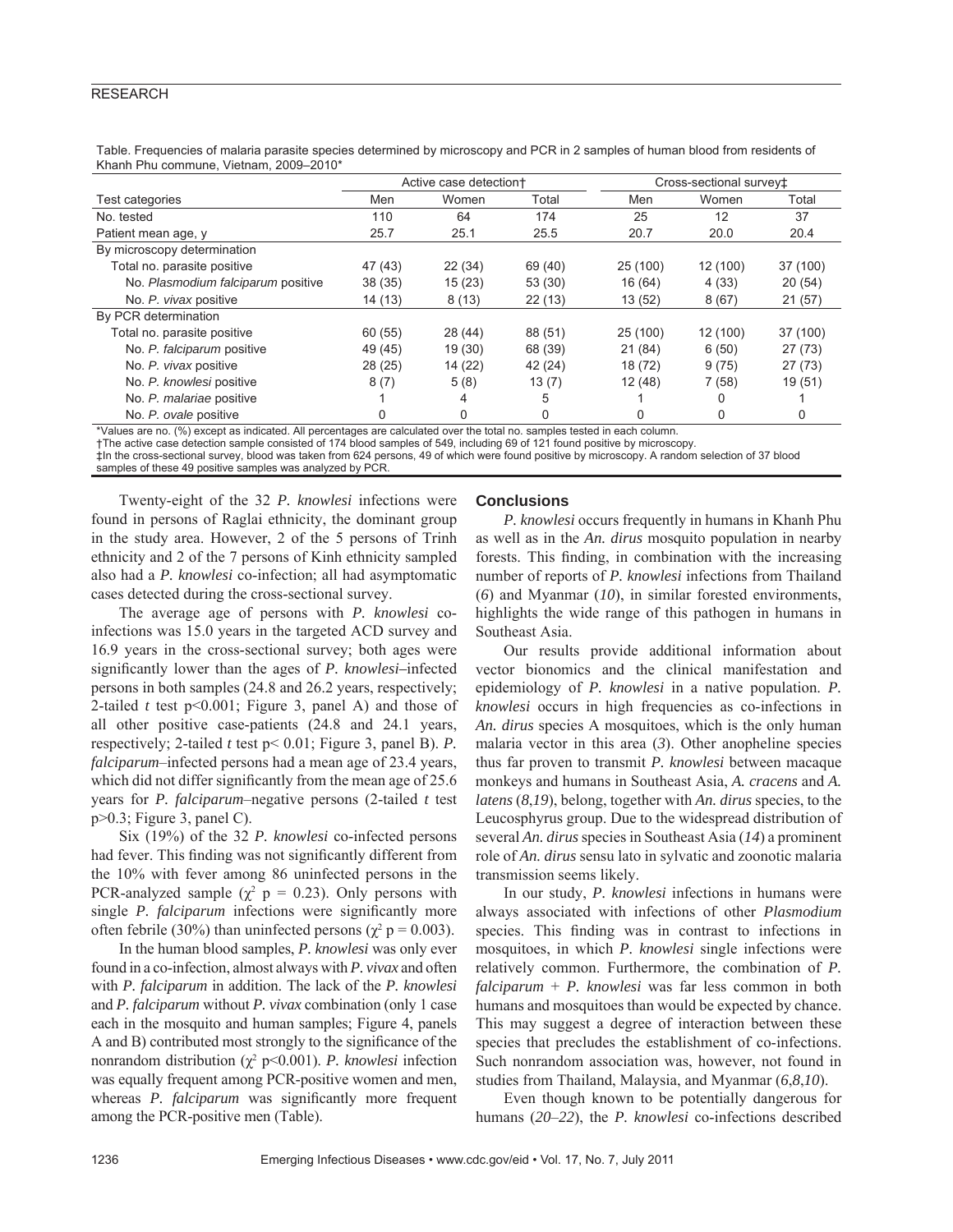

Figure 3. Age analysis of persons tested for *Plasmodium knowlesi* infection, Khanh Phu, Vietnam. A) Age groups of *P. knowlesi–* positive persons (n = 32; mean age 15.8 y) compared with *P. knowlesi*–negative persons (n = 179; mean age 26.2 y); p = 0.0004 (significant) by 2-tailed *t* test with unequal variance. B) Age groups of *P. knowlesi–*positive persons compared with ages of those positive for other parasites ( $n = 93$ ; mean age 24.5 y);  $p =$ 0.004 (significant) by 2 tailed *t* test with unequal variance. C) Age groups of *P. falciparum*–positive persons (n = 95; mean age 23.4 y) compared with *P. falciparum*–negative persons (n = 116; mean age 25.6 y);  $p = 036$  (not significant) by 2-tailed  $t$  test with unequal variance.

here did not lead to severe disease or fever and were concentrated in a group of ethnic minority families who often work in or near the forest, confirming a report from a neighboring area (*23*). The lack of symptoms, high sensitivity of the PCR method, and the fact that neither *P. knowlesi* nor *P. malariae* (which is often mistaken for *P. knowlesi*) was observed by microscopy suggest that the human *P. knowlesi* co-infections in this area cause very low levels of parasitemia. *P. knowlesi*–infected persons were on average significantly younger  $(15.8 \text{ years})$  than those infected with other species (23.9 years), which suggests that natural immunity is more easily acquired against *P. knowlesi* than against *P. falciparum* and *P. vivax*.

Macaques are common in the forests of Khanh Phu and are likely to be bitten by the same *An. dirus* population that bites humans. Whether these monkeys harbor a zoonotic malaria reservoir of *P. knowlesi* or if the parasite is also transmitted from person to person is currently unknown and requires further investigation. In this study, only *P. knowlesi, P. falciparum, P. vivax,* and *P. malariae* were investigated. Therefore whether *P. knowlesi* is the only malaria parasite in monkeys transmitted by *An. dirus* mosquitoes in this area is unknown.

Recent discoveries have demonstrated the relative ease and frequency at which malaria parasites may have switched between hosts (24–29). The factors that influence the probability of such host switching are likely to be many and varied, but the presence of a mosquito vector that brings



Figure 4. Frequency of single and co-infections among 124 human blood samples (A) and 73 mosquito salivary glands (B) positive for *Plasmodium* spp. infection by PCR. *P. malariae* was discarded. Gray bars indicate *P. knowlesi* infection or co-infection. F, *P. falciparum*; V, *P. vivax*; K, *P. knowlesi*.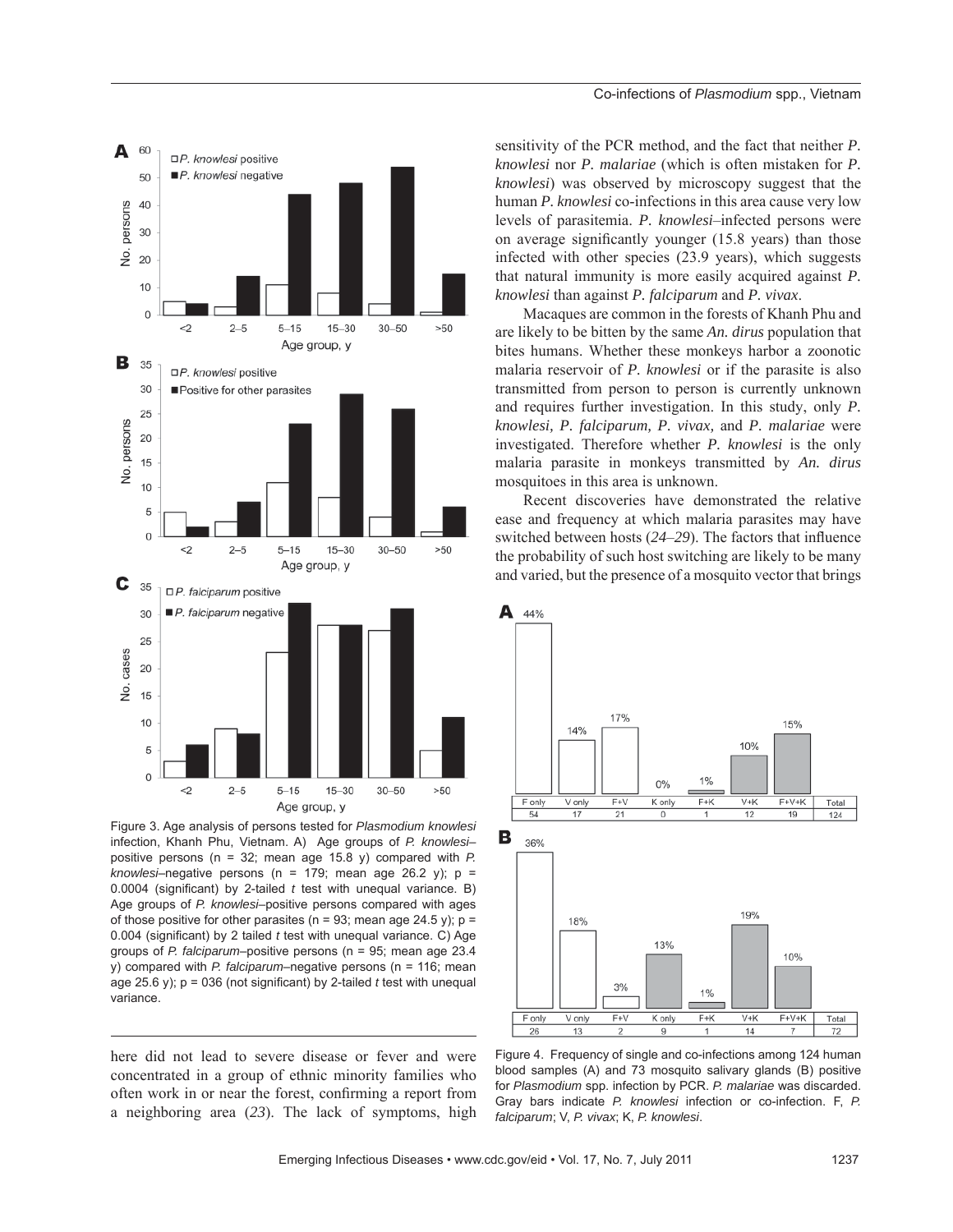# RESEARCH

the parasites in contact with different hosts must be a key precondition. *An. dirus* species A appears to fit this role.

#### **Epidemiologic and Public Health Implications**

These findings may fundamentally change the perspectives for the control of forest malaria. Previously, forest malaria may have been considered manageable because the parasite reservoir in the forest may be reduced through intensive case detection and treatment of human communities living in or near the forests. The likely presence of a nonhuman reservoir of *P. knowlesi* (and possibly other parasites) in monkeys and of a mosquito vector that intensively inoculates parasites among monkeys and humans reinforces the need to find methods of vector control or biting prevention that can be applied to *An. dirus* mosquitoes.

## **Acknowledgments**

We thank Nguyen Son Hai, Phan Chau Do, Dang Duy Vu and Nguyen Le Dung for their help in collecting and processing the mosquito and blood samples; the mosquito collectors for their hard work and long nights in the forest; and the residents of Khanh Phu for their willingness to contribute blood samples over many years. We also thank the Provincial Health Service and Malaria Control Centre of Khanh Hoa Province as well as the authorities of Khanh Vinh district and Khanh Phu municipality for their administrative support.

The Khanh Malaria Research team and the field research costs were financially supported through private donations to the Medical Committee Netherlands–Vietnam. The laboratory work in Japan was partly supported by a grant-in-aid for the Japanese-Vietnam Collaborative Research Program from the Japan Society for the Promotion of Science and a grant-in-aid for Scientific Research from Fujita Health University.

Mr Marchand has been a senior advisor for the Medical Committee Netherlands–Vietnam for 20 years. He has developed and guided various projects in malaria and dengue operational research as well as in rural development among poor mountainous communities in Vietnam.

## **References**

- 1. Viet Nam National Institute of Malariology, Parasitology and Entomology (NIMPE). Annual reports of the National Malaria Control Program in Vietnam: 2003–2008. Hanoi: The Institute; 2008.
- 2. Erhart A, Thang ND, Hung NQ, Toi LV, Hung LX, Tuy TQ, et al. Forest malaria in Vietnam: a challenge for control. Am J Trop Med Hyg. 2004;70:110–8.
- 3. Marchand RP. The Khanh Phu malaria research project: an overview 1994–2004. 2005. [cited 2010 Sep 4]. http://www.mcnv.nl/uploads/ media/Malaria\_overview\_2005\_18.pdf
- 4. Erhart A, Ngo DT, Phan VK, Ta TT, Van Overmeir C, Speybroeck N, et al. Epidemiology of forest malaria in central Vietnam: a large scale cross-sectional survey. Malar J. 2005;4:58. doi:10.1186/1475- 2875-4-58
- 5. Singh B, Kim Sung L, Matusop A, Radhakrishnan A, Shamsul SS, Cox-Singh J, et al. A large focus of naturally acquired *Plasmodium knowlesi* infections in human beings. Lancet. 2004;363:1017–24. doi:10.1016/S0140-6736(04)15836-4
- 6. Putaporntip C, Hongsrimuang T, Seethamchai S, Kobasa T, Limkittikul K, Cui L, et al. Differential prevalence of *Plasmodium* infections and cryptic *Plasmodium knowlesi* malaria in humans in Thailand. J Infect Dis. 2009;199:1143–50. doi:10.1086/597414
- 7. Luchavez J, Espino F, Curameng P, Espina R, Bell D, Chiodini P, et al. Human infections with *Plasmodium knowlesi*, the Philippines. Emerg Infect Dis. 2008;14:811–3. doi:10.3201/eid1405.071407
- 8. Vythilingam I, Noorazian YM, Huat TC, Jiram AI, Yusri YM, Azahari AH, et al. *Plasmodium knowlesi* in humans, macaques and mosquitoes in peninsular Malaysia. Parasit Vectors. 2008;1:26. doi:10.1186/1756-3305-1-26
- 9. Cox-Singh J, Singh B. Knowlesi malaria: newly emergent and of public health importance? Trends Parasitol. 2008;24:406–10. doi:10.1016/j.pt.2008.06.001
- 10. Jiang N, Chang Q, Sun X, Lu H, Yin J, Zhang Z, et al. Co-infections with *Plasmodium knowlesi* and other malaria parasites, Myanmar. Emerg Infect Dis. 2010;16:1476–8. doi:10.3201/eid1609.100339
- 11. Nakazawa S, Marchand RP, Quang NT, Culleton R, Manh ND, Maeno Y. *Anopheles dirus* co-infection with human and monkey malaria parasites in Vietnam. Int J Parasitol. 2009;39:1533–7. doi:10.1016/j. ijpara.2009.08.005
- 12. Garros C, Marchand RP, Quang NT, Hai NS, Manguin S. First record of *Anopheles minimus* C and significant decrease of *An. minimus* A in central Vietnam. J Am Mosq Control Assoc. 2005;21:139–43. doi:10.2987/8756-971X(2005)21[139:FROAMC]2.0.CO;2
- 13. Vietnam National Institute of Malariology, Parasitology and Entomology. Identification key for Anophelinae in Vietnam. Hanoi (Vietnam): Medical Publishing House; 2008.
- 14. Trung HD, Van Bortel W, Sochantha T, Keokenchanh K, Quang NT, Cong LD, et al. Malaria transmission and major malaria vectors in different geographical areas of Southeast Asia. Trop Med Int Health. 2004;9:230–7. doi:10.1046/j.1365-3156.2003.01179.x
- 15. Obsomer V, Defourny P, Coosemans M. The *Anopheles dirus* complex: spatial distribution and environmental drivers. Malar J. 2007;6:26. doi:10.1186/1475-2875-6-26
- 16. Maeno Y, Nakazawa S, Dao le D, Yamamoto N, Giang ND, Van Hanh T, et al. A dried blood sample on filter paper is suitable for detecting *Plasmodium falciparum* gametocytes by reverse transcription polymerase chain reaction. Acta Trop. 2008;107:121–7. doi:10.1016/j.actatropica.2008.05.001
- 17. Singh B, Bobogare A, Cox-Singh J, Snounou G, Abdullah MS, Rahman HA. A genus- and species-specific nested polymerase chain reaction malaria detection assay for epidemiologic studies. Am J Trop Med Hyg. 1999;60:687–92.
- 18. Imwong M, Tanomsing N, Pukrittayakamee S, Day NP, White NJ, Snounou G. Spurious amplification of a *Plasmodium vivax* small-subunit RNA gene by use of primers currently used to detect *P. knowlesi*. J Clin Microbiol. 2009;47:4173–5. doi:10.1128/ JCM.00811-09
- 19. Tan CH, Vythilingam I, Matusop A, Chan ST, Singh B. Bionomics of *Anopheles latens* in Kapit, Sarawak, Malaysian Borneo in relation to the transmission of zoonotic simian malaria parasite *Plasmodium knowlesi*. Malar J. 2008;7:52. doi:10.1186/1475-2875-7-52
- 20. Jongwutiwes S, Putaporntip C, Iwasaki T, Sata T, Kanbara H. Naturally acquired *Plasmodium knowlesi* malaria in human, Thailand. Emerg Infect Dis. 2004;10:2211–3.
- 21. Daneshvar C, Davis TME, Cox-Singh J, Rafe'ee MZ, Zakaria SK, Divis PCS, et al. Clinical and laboratory features of human *Plasmodium knowlesi* infection. Clin Infect Dis. 2009;49:852–60. doi:10.1086/605439